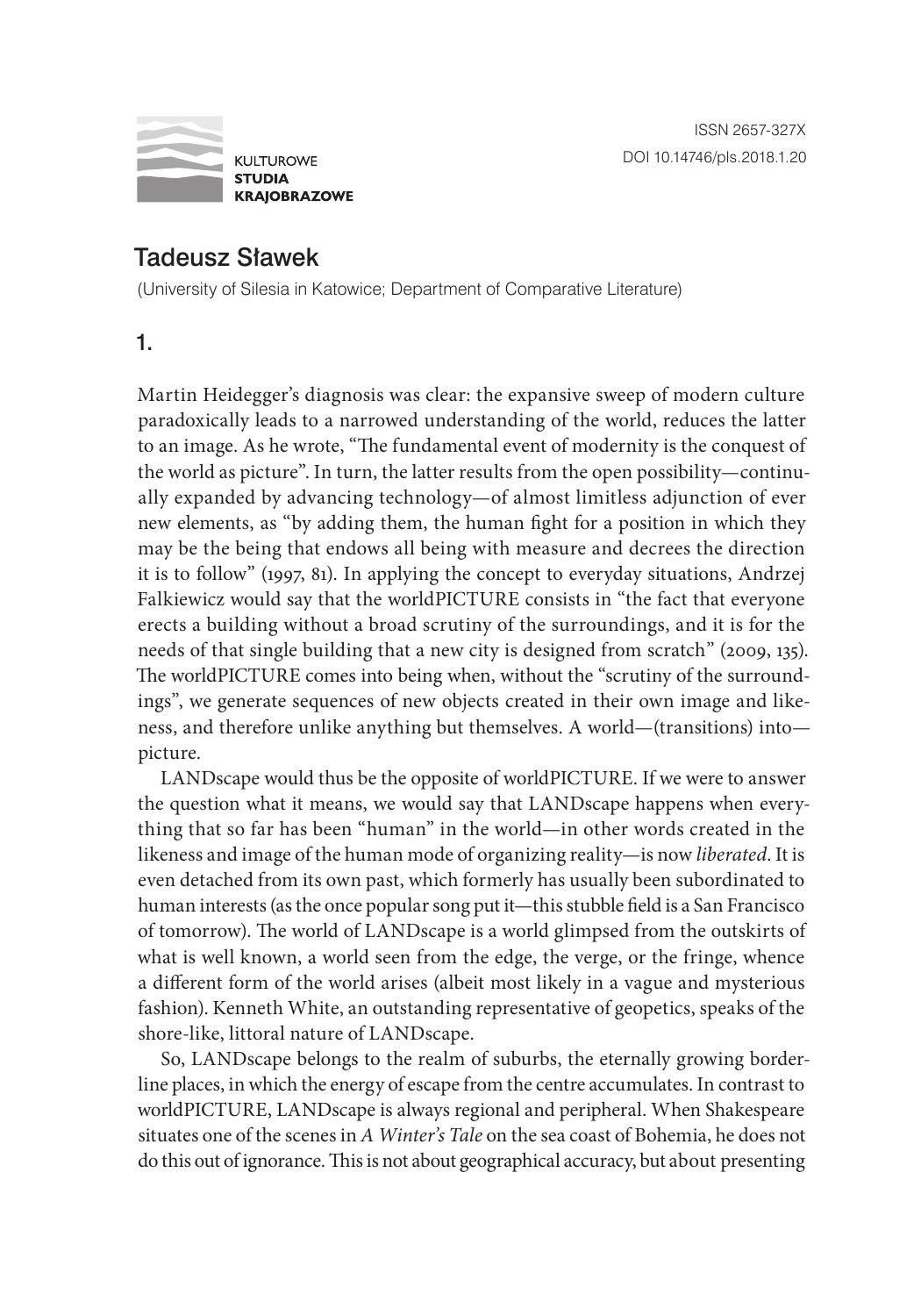the world which has suddenly been released from the shackles of PICTURE, an astonishing world where human will has only a negligible impact on events. Such a world is always peripheral, a "fringe"—it is a LANDscape or OUT-OF-LANDscape.

Quite likely, it was Georg Simmel who came close to defining LANDscape as he underscored in his attempt that singular confluence of the human and the nonhuman as the prime trait of LANDscape (or perhaps "Land-sight" would be a more pertinent designation here?): "a landscape arises when a range of natural phenomena spread over the surface of the earth is comprehended by a particular kind of unity, one that is distinct from the way this same visual field is encompassed by the causally thinking scholar, the religious sentiments of a worshipper of nature, the teleologically oriented tiller of the soil, or a strategist of war" (2006, 301). This unity potential must by no means be comprehended as a centralising aggregation which subordinates and incapacities all of the component elements. The union taking place in the LANDscape allows for sudden, dazzling glimpses of detail, engendering changes in the quality of that which is gathered in that LANDscape. "The whole is one landscape, and yet each part can be distinguished from its neighbour." (Lynch 2011, 109)

#### 2.

Reflection of the humanities should above all be less anthropocentric than that of the natural sciences, paradoxical though this may sound. The latter strive to accomplish set research goals and their maximally effective application in production, and in economic and technological practice. This tendency intensifies, being elevated even further to the role of a principal virtue crowning the scientific endeavour. This is no longer a holocene but an *anthropocen*e which serves as the name denoting the epoch, a reality that is almost utterly *human*: created by the human, for the human and accordingly adjusted for size. It is a secular version of Genesis, in which the human *is* the world. Humanistic reflection should thus follow up with a crucial amendment which stipulates (although various disciplines of the humanities do so in their own characteristic fashion) that **we are in the world, but we are not the world**. In the LANDscape (if this designation is to remain valid, it must be emphasized that it is employed as a notion different from Heideggerian "worldpicture") this distinction gains greater prominence. When looking at our surroundings, when collecting, amassing everything which takes part therein into a whole, we realize that our being, especially our being together, is distorted. The premise of the *polis* was to ensure persistence to human undertakings which outside the institutions and modes of being that were particular to *polis* would have faded into obscurity, as well as solicitude for what was in-between people, i.e. the surroundings, or to put it in a nutshell—the world. **It is not the human**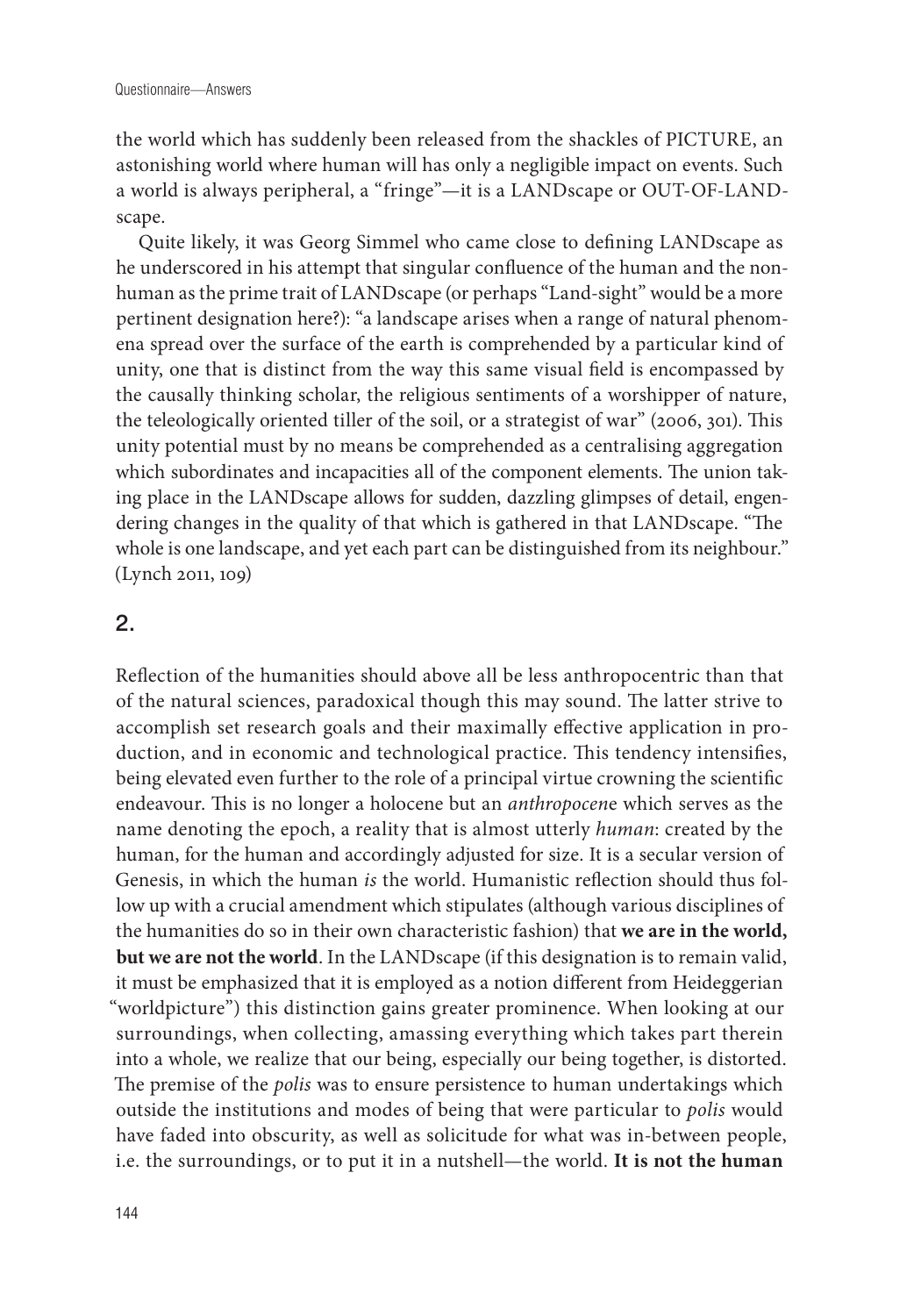**individual who is at the core of the political of our being together, not even human society—but the world**. This caveat taken from the writings of Hannah Arendt is a momentous one, since it enables one to perceive the significant political nature of our existence, and therefore another element should be added to our definition of landscape: LANDscape is a reflection of our being together, of our co-being not only with the human, but above all with all that is non-human.

### 3.

If LANDscape is a build-up, a congregation (in contrast to straightforward addition) of what constitutes our surroundings, the reflection on it is a form of critical striving for the future. One could say that LANDscape, if it is to be propitious to our being and making the world more *human* (in the ethical sense), is a reflection on what is, and the relationships between that which is. The works of the human hand are not disdained, overlooked, invalidated; they do not vanish from view. However, they acquire a different meaning and a different weight. They are no longer utterly immersed in the iterative configuration of useful structures of civilisation but, increasingly, begin to take part in the singularity of world's existence. Thus, they became replete with multiple meanings as they establish a relationship with the reality of human goals as well as regain the erstwhile bonds with the non-human, without which the human, collapsing under the burden of their own achievements and capacities is unable to defend their own humanity. This transformation of the worldPICTURE into a LANDscape is the work of a particular perception which is capable of noticing the equivocal, which remains in the transitional zone between all definite designations and identities. In LANDscape, the world recovers its materiality, which is liberated from the materiality it has been attributed by the human.

Each discipline (not only within the humanities) should make its contribution to the act of creating LANDscape. Literature can do so by posing questions about the human relationship to a place and the kinds of ties which yield a place as a result; the history of art interprets the diverse modes of rendering the same location (Ruskin already demonstrated that regardless of the shared name and geographical coordinates, Canaletto's Venice is not the Venice of Turner). Philosophy may delve into space as a possibility for objects to be constituted (beginning with Plato, through Spinoza and Whitehead, to Benjamin, Deleuze and Derrida, as well as Robert Esposito and Giorgio Agamben), and into concepts associated with our perception of space such as "sublimity" or the "picturesque". Sociology may study the relation between cities and social movements, between aesthetics and the lifestyle of the inhabitants, or the quality of the public space. Architecture and urban development, as well as the art (let it be emphasized, ART) of managing a city should function as the outcome of the convergence of those disciplines, which together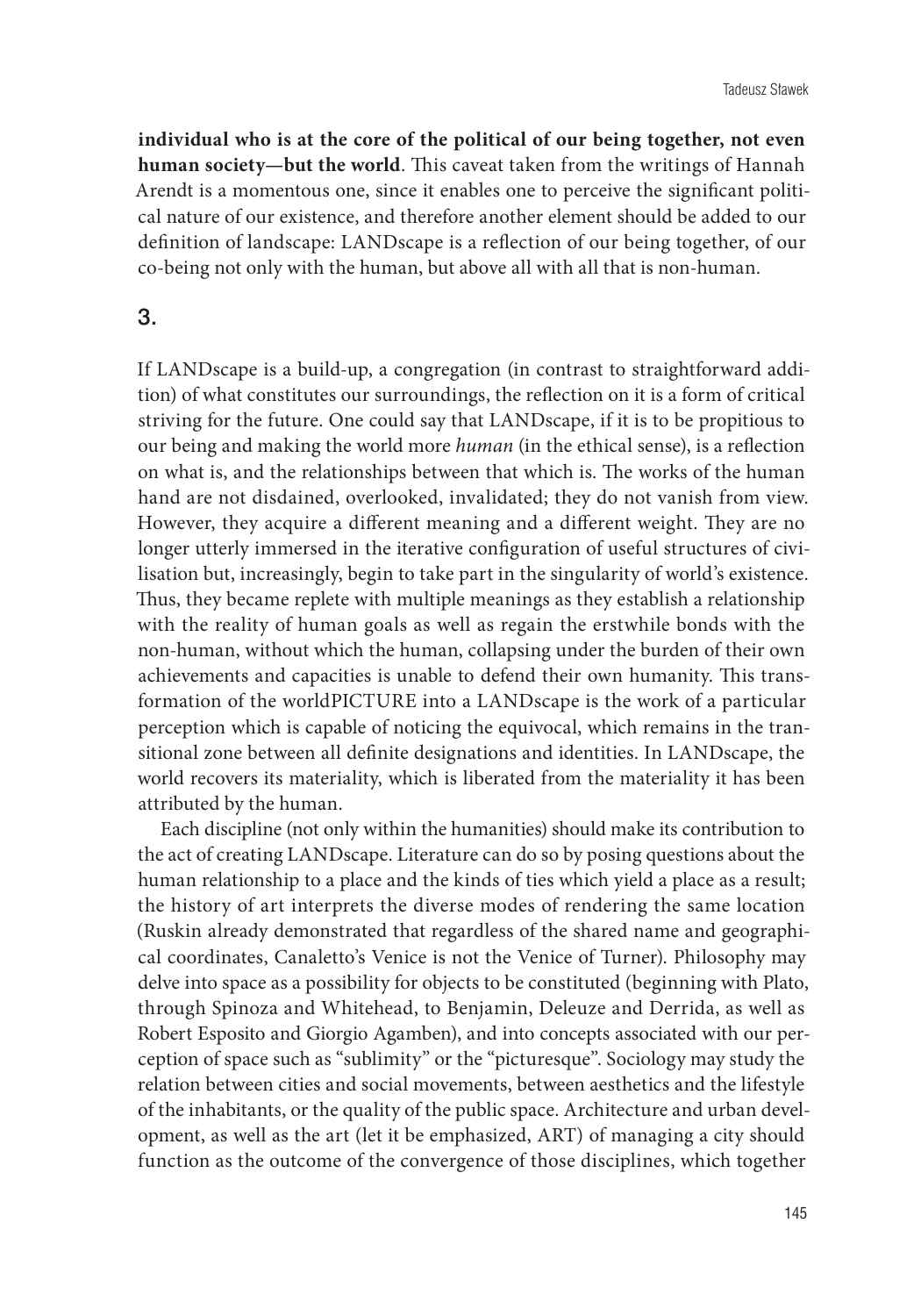form the discipline of particular, yet indispensable **civic utopistics**. Without such a trans-discipline and the corresponding fusion of skills, knowledge, art and above all **good will**, it may prove difficult to attain an optimistic vision of the world in which we live and which, even more importantly, will be inherited by our children and grandchildren.

## 4.

"There are contents which cannot be captured by the signs of a language—the sensation and experience of a place should be counted among these contents" (Buczyńska-Garewicz 2006, 302). This view, asserted by Hanna Buczyńska-Garewicz is worthy of attention from all those interested in **civic utopistics** or **oikology**, as one would call an inquiry seeking to reinterpret **home**, a notion which is as important as it is abused by politicians and ideologists. As to the question concerning LANDscape education, the answer given at this point will be greatly—and most likely inappropriately—brief and general: this education should address two exceedingly vital issues, namely how to build (which as we know very well expands into questions such as "how to live" and "how to think") and how to perceive the world. In fact, the matter at hand is a pedagogy of building/creating and pedagogy of perception. Together, they aspire to examine and study what the Greeks used to call *eu dzen*, or "good" and "wise" life.

While worldPICTURE aims to reflect reality as a repetitive entity, since it is constructed from pre-fabricated segments and subjected to a game of equivalence in which each of those segments is assigned a certain value, LANDscape belongs to the realm of single occurrences, which are not repeated. More concisely, LANDscape becomes one when we regain the singularity of the world, and hence the sense of the singularity of our existence. This awareness is a prerequisite of our responsibility and solidarity with that which is.

In its turn, this means a therapy of perception which, hitherto accustomed to the reality of sharp contours and distinctly separate segments, has to recover its ability of communing with what is vague and continuous—something which constitutes a spectrum of visibility rather than a constellation of separate elements. This does not mean that objects lose their materiality; on the contrary, it is enhanced as they are extricated from the dominion of unconditional usefulness and the unequivocal to which they are subjected in our everyday practice. The "unfocused perspectives" opening before our eyes at dawn or as night begins to fall, in the uncertain light which is so remote from the ostentation of the midday sun,

[...] the thought cannot break away from the slow transformation of the landscape, and every now and again one has to lean out, look at the rising brilliance which blends with the mist so dustily, so unreally, and from the semi-darkness releases shapes and